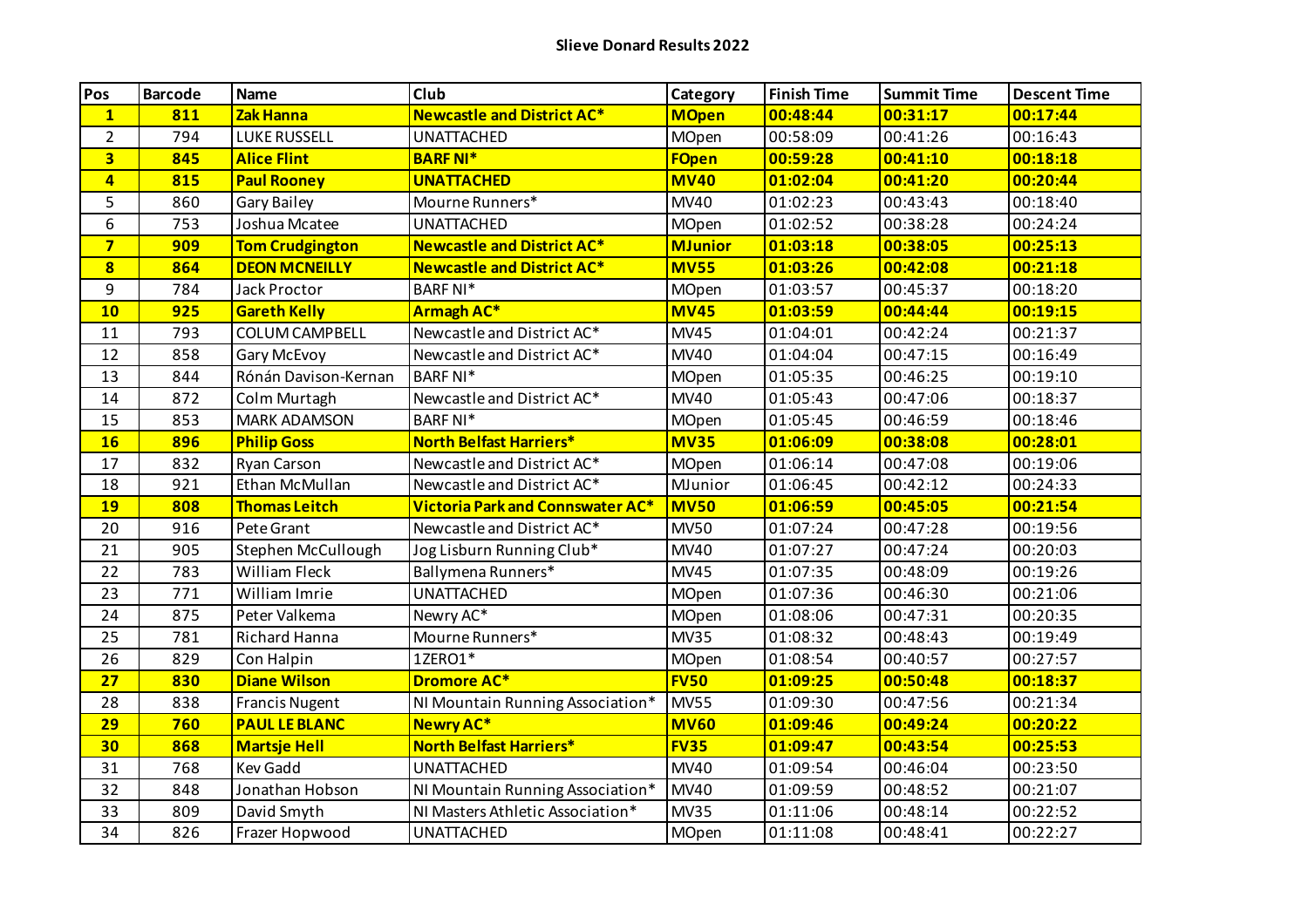| 35 | 861 | Sarah Graham            | Mourne Runners*                  | FOpen       | 01:11:14               | 00:48:19 | 00:22:55 |
|----|-----|-------------------------|----------------------------------|-------------|------------------------|----------|----------|
| 36 | 766 | Mickey Flynn            | Newcastle and District AC*       | <b>MV40</b> | 01:11:17               | 00:48:47 | 00:22:30 |
| 37 | 877 | Declan McGrellis        | <b>BARF NI*</b>                  | <b>MV50</b> | $\overline{0}$ 1:11:59 | 00:47:12 | 00:24:47 |
| 38 | 885 | <b>Joe Napier</b>       | East Down AC*                    | <b>MV45</b> | 01:12:03               | 00:47:41 | 00:24:22 |
| 39 | 880 | Patrick McDaid          | Newcastle and District AC*       | MJunior     | 01:12:04               | 00:48:21 | 00:23:43 |
| 40 | 883 | Damien McDaid           | <b>UNATTACHED</b>                | <b>MV45</b> | 01:12:10               | 00:44:55 | 00:27:15 |
| 41 | 908 | Dominic McGreevy Jnr    | Manx Fell Runners                | <b>MV40</b> | 01:12:29               | 00:52:02 | 00:20:27 |
| 42 | 919 | Mark Dugan              | Ballydrain Harriers*             | <b>MV55</b> | 01:12:47               | 00:49:29 | 00:23:18 |
| 43 | 824 | R Mccormick             | Dromore AC*                      | <b>MV45</b> | 01:13:05               | 00:50:08 | 00:22:57 |
| 44 | 882 | Jim Brown               | <b>BARF NI*</b>                  | <b>MV60</b> | 01:13:16               | 00:49:42 | 00:23:34 |
| 45 | 907 | Stephen Hoey            | Jog Lisburn Running Club*        | <b>MV50</b> | 01:13:33               | 00:48:06 | 00:25:27 |
| 46 | 762 | Peter McEvoy            | Mourne Runners*                  | <b>MV35</b> | 01:13:51               | 00:49:36 | 00:24:15 |
| 47 | 894 | James Millar            | Mourne Runners*                  | MOpen       | 01:14:19               | 00:53:09 | 00:21:10 |
| 48 | 813 | Pearse Brogan           | Newcastle and District AC*       | MOpen       | 01:14:39               | 00:52:01 | 00:22:38 |
| 49 | 887 | <b>Bob Brown</b>        | Newcastle and District AC*       | <b>MV55</b> | 01:14:58               | 00:48:45 | 00:26:13 |
| 50 | 850 | Niall Gibney            | East Down AC*                    | <b>MV40</b> | 01:14:59               | 00:50:11 | 00:24:48 |
| 51 | 840 | Ciaran McQuade          | Armagh AC*                       | <b>MV45</b> | 01:15:10               | 00:48:26 | 00:26:44 |
| 52 | 763 | Andrew Topping          | East Coast AC*                   | <b>MV55</b> | 01:15:19               | 00:50:01 | 00:25:18 |
| 53 | 854 | Colin Gorman            | <b>UNATTACHED</b>                | MOpen       | 01:16:22               | 00:53:31 | 00:22:51 |
| 54 | 904 | Donal Cassidy           | Club Pulse Runners*              | <b>MV35</b> | 01:16:23               | 00:51:15 | 00:25:08 |
| 55 | 792 | Moore McCartney         | Annadale Striders*               | <b>MV35</b> | 01:16:28               | 00:47:57 | 00:28:31 |
| 56 | 810 | Amanda Perry            | Ballydrain Harriers*             | <b>FV50</b> | 01:16:31               | 00:50:03 | 00:26:28 |
| 57 | 863 | Declan McElroy          | Newcastle and District AC*       | <b>MV55</b> | 01:16:47               | 00:52:43 | 00:24:04 |
| 58 | 862 | Gerry Kingston          | Newcastle and District AC*       | <b>MV55</b> | 01:16:54               | 00:54:20 | 00:22:34 |
| 59 | 902 | Debbie McConnell        | Jog Lisburn Running Club*        | <b>FV35</b> | 01:17:28               | 00:51:09 | 00:26:19 |
| 60 | 866 | <b>ANDREW MCPARLAND</b> | <b>BARF NI*</b>                  | <b>MV35</b> | 01:17:59               | 00:52:46 | 00:25:13 |
| 61 | 800 | Brendan McKenna         | <b>UNATTACHED</b>                | MOpen       | 01:18:04               | 00:52:03 | 00:26:01 |
| 62 | 772 | Sam McNeilly            | Newcastle and District AC*       | FOpen       | 01:18:07               | 00:52:44 | 00:25:23 |
| 63 | 917 | Callum Shaw             | <b>UNATTACHED</b>                | MOpen       | 01:18:20               | 00:55:52 | 00:22:28 |
| 64 | 773 | Duncan Millar           | Ballymena Runners*               | <b>MV45</b> | 01:18:41               | 00:51:58 | 00:26:43 |
| 65 | 761 | <b>Karen Wilton</b>     | Jog Lisburn Running Club*        | <b>FV45</b> | 01:18:55               | 00:55:01 | 00:23:54 |
| 66 | 786 | Orla French             | <b>UNATTACHED</b>                | <b>FV50</b> | 01:19:07               | 00:50:45 | 00:28:22 |
| 67 | 774 | Seamus Hughes           | 1ZERO1*                          | MOpen       | 01:19:08               | 00:54:17 | 00:24:51 |
| 68 | 814 | <b>Merwyn Donaldson</b> | <b>Mourne Runners*</b>           | <b>MV65</b> | 01:19:13               | 00:54:15 | 00:24:58 |
| 69 | 799 | Paul McCormac           | NI Mountain Running Association* | <b>MV55</b> | 01:19:30               | 00:54:54 | 00:24:36 |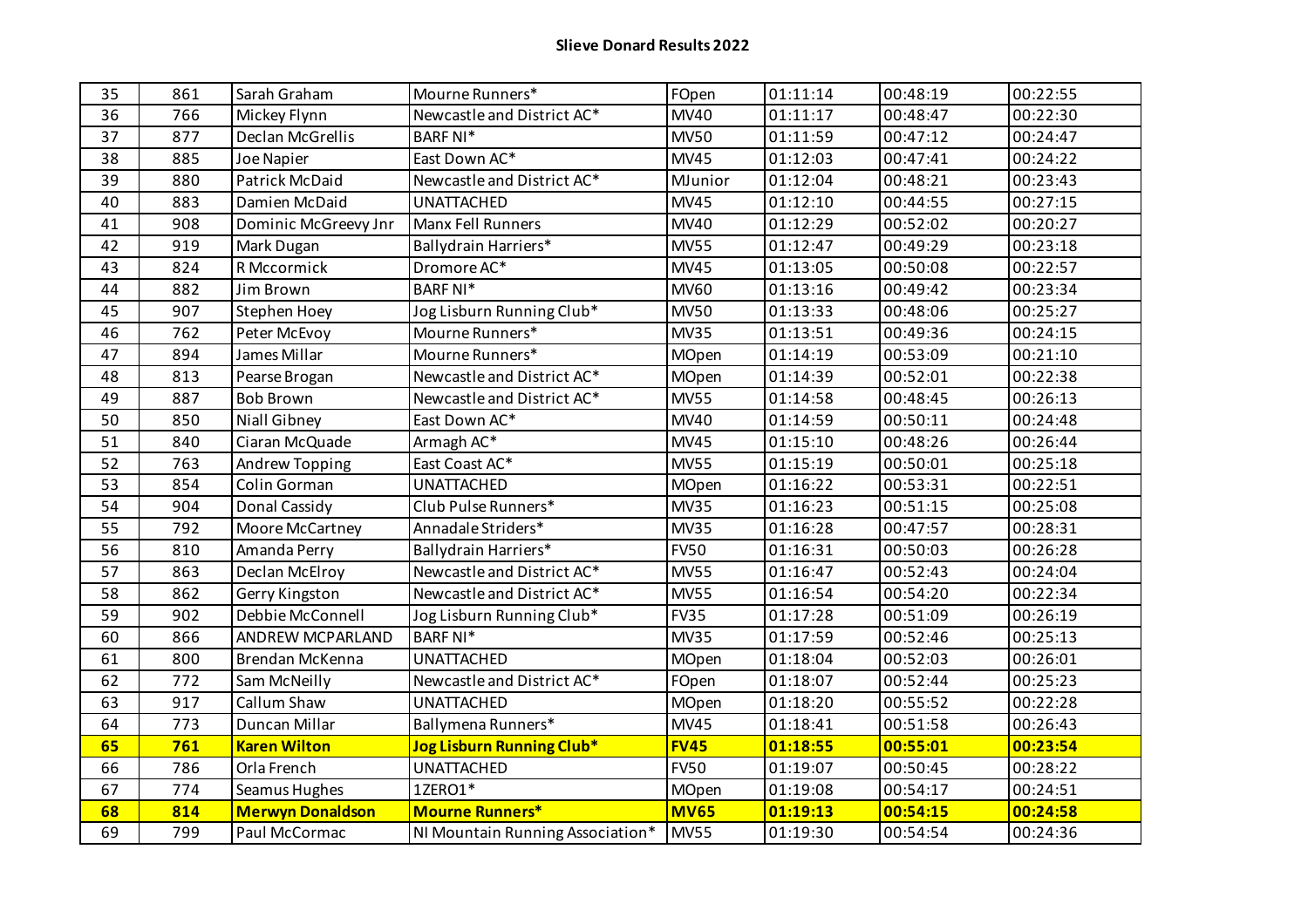| 70  | 888 | <b>Peter McGuckin</b>   | <b>UNATTACHED</b>                 | <b>MV70</b>    | 01:19:43 | 00:52:33 | 00:27:10 |
|-----|-----|-------------------------|-----------------------------------|----------------|----------|----------|----------|
| 71  | 827 | <b>Graham Hill</b>      | Ballydrain Harriers*              | <b>MV50</b>    | 01:19:46 | 00:54:28 | 00:25:18 |
| 72  | 856 | <b>Stevie Rice</b>      | Newcastle and District AC*        | <b>MV50</b>    | 01:19:53 | 00:55:51 | 00:24:02 |
| 73  | 871 | Cameron Brush           | <b>UNATTACHED</b>                 | MOpen          | 01:20:04 | 00:52:15 | 00:27:49 |
| 74  | 915 | Andrew Campbell         | <b>UNATTACHED</b>                 | <b>MV45</b>    | 01:20:10 | 00:52:39 | 00:27:31 |
| 75  | 777 | David Graham            | <b>UNATTACHED</b>                 | <b>MV50</b>    | 01:20:25 | 00:50:39 | 00:29:46 |
| 76  | 867 | Patrick Woods           | Newcastle and District AC*        | MV40           | 01:21:24 | 00:57:27 | 00:23:57 |
| 77  | 836 | <b>Gerard MATTHEWS</b>  | <b>UNATTACHED</b>                 | MOpen          | 01:21:28 | 00:55:57 | 00:25:31 |
| 78  | 892 | Danny O'Boyle           | Newcastle and District AC*        | <b>MV45</b>    | 01:21:35 | 00:54:31 | 00:27:04 |
| 79  | 843 | <b>Stuart MAXWELL</b>   | East Coast AC*                    | <b>MV45</b>    | 01:21:39 | 00:54:40 | 00:26:59 |
| 80  | 807 | tim Lowry               | Ballymena Runners*                | <b>MV45</b>    | 01:21:44 | 00:55:58 | 00:25:46 |
| 81  | 789 | Paddy Mallon            | <b>BARF NI*</b>                   | <b>MV55</b>    | 01:21:48 | 00:57:45 | 00:24:03 |
| 82  | 874 | Peter Taylor            | Dromore AC <sup>*</sup>           | <b>MV55</b>    | 01:22:04 | 00:55:03 | 00:27:01 |
| 83  | 881 | ian rainey              | Newry City Runners AC*            | <b>MV40</b>    | 01:22:09 | 00:56:59 | 00:25:10 |
| 84  | 841 | <b>Andrew Willis</b>    | Jog Lisburn Running Club*         | <b>MV50</b>    | 01:22:52 | 00:56:03 | 00:26:49 |
| 85  | 876 | Clarke Browne           | Mourne Runners*                   | <b>MV50</b>    | 01:23:03 | 00:57:31 | 00:25:32 |
| 86  | 775 | Wilson McAlister        | Jog Moira*                        | <b>MV60</b>    | 01:23:05 | 00:54:59 | 00:28:06 |
| 87  | 834 | <b>Mark Elliott</b>     | Ballydrain Harriers*              | <b>MV50</b>    | 01:23:13 | 00:56:15 | 00:26:58 |
| 88  | 920 | William Alexander       | Ballydrain Harriers*              | MV40           | 01:23:17 | 00:56:13 | 00:27:04 |
| 89  | 911 | <b>Stephen Begley</b>   | Albertville Harriers*             | <b>MV55</b>    | 01:23:20 | 00:49:22 | 00:33:58 |
| 90  | 879 | Colin Watson            | Dromore AC*                       | <b>MV55</b>    | 01:23:22 | 00:54:30 | 00:28:52 |
| 91  | 804 | Michael Dobbs           | City of Lisburn AC*               | <b>MV45</b>    | 01:23:24 | 00:52:35 | 00:30:49 |
| 92  | 847 | <b>Ciara Savage</b>     | <b>Newcastle and District AC*</b> | <b>FJunior</b> | 01:23:26 | 00:58:39 | 00:24:47 |
| 93  | 884 | Paul Moore              | <b>BARF NI*</b>                   | MV40           | 01:23:57 | 00:55:19 | 00:28:38 |
| 94  | 900 | <b>Holly McMurray</b>   | <b>UNATTACHED</b>                 | FOpen          | 01:24:07 | 00:56:57 | 00:27:10 |
| 95  | 817 | Alan Magee              | Jog Lisburn Running Club*         | <b>MV50</b>    | 01:24:12 | 00:59:14 | 00:24:58 |
| 96  | 818 | <b>Ricky Graham</b>     | <b>UNATTACHED</b>                 | <b>MV35</b>    | 01:24:20 | 00:56:10 | 00:28:10 |
| 97  | 913 | Oliver Begley           | <b>UNATTACHED</b>                 | MOpen          | 01:24:26 | 00:54:23 | 00:30:03 |
| 98  | 878 | Barry Anderson          | <b>UNATTACHED</b>                 | <b>MV45</b>    | 01:24:31 | 00:58:36 | 00:25:55 |
| 99  | 828 | <b>Patricia Shields</b> | <b>Murlough AC*</b>               | <b>FV60</b>    | 01:24:38 | 00:54:53 | 00:29:45 |
| 100 | 897 | <b>Ernest Hall</b>      | Newcastle and District AC*        | <b>MV70</b>    | 01:24:52 | 00:56:44 | 00:28:08 |
| 101 | 802 | Trevor Wilson           | <b>BARF NI*</b>                   | <b>MV60</b>    | 01:25:29 | 00:58:27 | 00:27:02 |
| 102 | 899 | Peter Campbell          | <b>UNATTACHED</b>                 | <b>MV40</b>    | 01:25:47 | 00:54:14 | 00:31:33 |
| 103 | 906 | Dominic McGreevy        | Newcastle and District AC*        | <b>MV65</b>    | 01:26:39 | 00:52:13 | 00:34:26 |
| 104 | 855 | Christina McConnell     | <b>Ballydrain Harriers*</b>       | <b>FV35</b>    | 01:26:49 | 00:57:51 | 00:28:58 |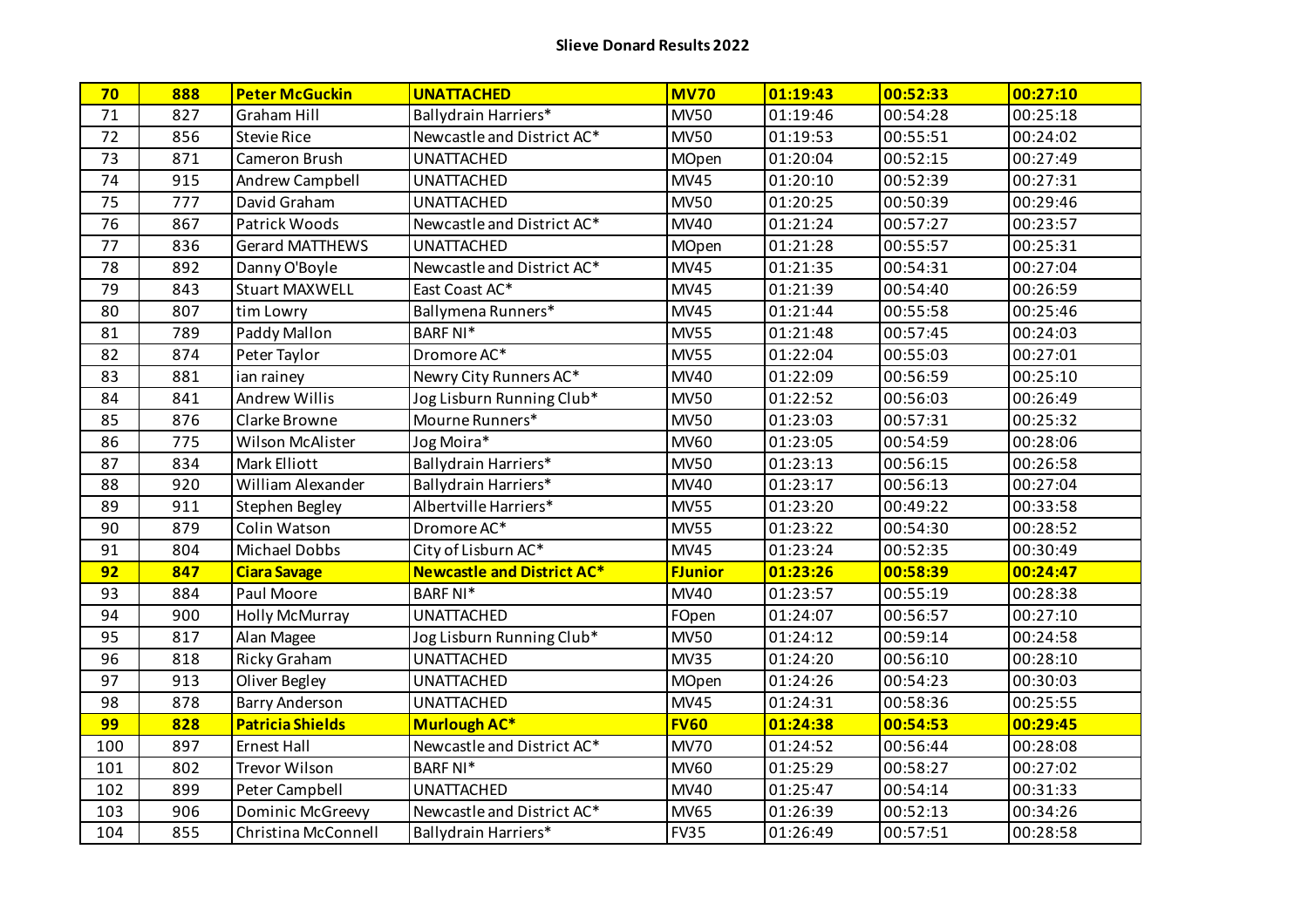| 105 | 898 | Pamela Bailey           | <b>UNATTACHED</b>          | <b>FV45</b>  | 01:27:17 | 00:54:45 | 00:32:32 |
|-----|-----|-------------------------|----------------------------|--------------|----------|----------|----------|
| 106 | 839 | Mark Mc Keown           | Armagh AC*                 | <b>MV45</b>  | 01:29:00 | 01:00:13 | 00:28:47 |
| 107 | 765 | Darren Hamill           | <b>BARF NI*</b>            | MOpen        | 01:30:39 | 01:03:30 | 00:27:09 |
| 108 | 816 | Laura Lynch             | Murlough AC*               | <b>FV35</b>  | 01:31:26 | 00:58:08 | 00:33:18 |
| 109 | 890 | Hugo Rodgers            | Newcastle and District AC* | <b>MV55</b>  | 01:31:56 | 01:01:33 | 00:30:23 |
| 110 | 831 | Sinead-marie Mcallister | Larne AC*                  | FOpen        | 01:32:15 | 00:59:06 | 00:33:09 |
| 111 | 806 | Clarke Campbell         | <b>BARF NI*</b>            | <b>MV50</b>  | 01:32:24 | 01:03:48 | 00:28:36 |
| 112 | 926 | Martin Coughlan         | <b>UNATTACHED</b>          | <b>MV50</b>  | 01:32:37 | 00:56:08 | 00:36:29 |
| 113 | 752 | Stephen Dunn            | St Peters*                 | <b>MV50</b>  | 01:32:38 | 01:03:22 | 00:29:16 |
| 114 | 889 | Ashley Teague           | <b>UNATTACHED</b>          | <b>MV45</b>  | 01:33:01 | 01:00:51 | 00:32:10 |
| 115 | 851 | <b>Charles Burns</b>    | Newry AC*                  | <b>MV50</b>  | 01:34:03 | 01:04:03 | 00:30:00 |
| 116 | 869 | Adam Ewart              | <b>UNATTACHED</b>          | MJunior      | 01:34:31 | 01:01:17 | 00:33:14 |
| 117 | 820 | Alan Beatty             | <b>UNATTACHED</b>          | <b>MV55</b>  | 01:34:55 | 01:03:45 | 00:31:10 |
| 118 | 873 | Anthony O'Hare          | <b>UNATTACHED</b>          | <b>MV50</b>  | 01:35:13 | 00:58:56 | 00:36:17 |
| 119 | 903 | Kyle McGee              | <b>UNATTACHED</b>          | MOpen        | 01:35:41 | 00:54:37 | 00:41:04 |
| 120 | 757 | Andrew McGibbon         | <b>BARF NI*</b>            | <b>MV50</b>  | 01:35:47 | 01:03:51 | 00:31:56 |
| 121 | 801 | David Waddell           | <b>UNATTACHED</b>          | <b>MV50</b>  | 01:37:54 | 00:59:52 | 00:38:02 |
| 122 | 798 | Declan McCrory          | Armagh AC*                 | <b>MV55</b>  | 01:38:29 | 01:02:32 | 00:35:57 |
| 123 | 837 | Conor Farnan            | <b>UNATTACHED</b>          | <b>MV50</b>  | 01:38:55 | 01:03:15 | 00:35:40 |
| 124 | 778 | Stephen McBride         | <b>BARF NI*</b>            | MOpen        | 01:39:10 | 01:07:49 | 00:31:21 |
| 125 | 846 | Kathryn Aiken           | Dromore AC*                | <b>FV45</b>  | 01:39:18 | 01:03:13 | 00:36:05 |
| 126 | 758 | Joanne McCauley         | Newry AC*                  | <b>FV45</b>  | 01:39:25 | 01:08:07 | 00:31:18 |
| 127 | 891 | Ashley Fisher           | <b>UNATTACHED</b>          | <b>MV55</b>  | 01:40:03 | 01:03:42 | 00:36:21 |
| 128 | 918 | Luke Sutherland         | <b>UNATTACHED</b>          | <b>MOpen</b> | 01:40:36 | 01:02:50 | 00:37:46 |
| 129 | 927 | Kevin Murney            | <b>UNATTACHED</b>          | <b>MV45</b>  | 01:40:43 | 01:03:59 | 00:36:44 |
| 130 | 924 | Frankie Gorman          | IMRA*                      | <b>MV55</b>  | 01:40:48 | 00:58:34 | 00:42:14 |
| 131 | 791 | SHIRHAAN HAMEED         | Springwell Running Club*   | <b>MV40</b>  | 01:40:52 | 01:00:36 | 00:40:16 |
| 132 | 819 | Andy Bridge             | <b>BARF NI*</b>            | <b>MV55</b>  | 01:41:10 | 01:06:07 | 00:35:03 |
| 133 | 796 | Stephen Murdock         | Mourne Runners*            | <b>MV60</b>  | 01:41:36 | 01:04:19 | 00:37:17 |
| 134 | 785 | Robert Mcbride          | <b>UNATTACHED</b>          | <b>MV60</b>  | 01:42:09 | 01:05:55 | 00:36:14 |
| 135 | 849 | Julie O'Neill           | Armagh AC*                 | <b>FV45</b>  | 01:42:13 | 01:08:42 | 00:33:31 |
| 136 | 895 | Brian Welch             | <b>UNATTACHED</b>          | <b>MV55</b>  | 01:42:42 | 01:04:22 | 00:38:20 |
| 137 | 910 | John Taylor             | East Down AC*              | <b>MV45</b>  | 01:43:01 | 01:04:05 | 00:38:56 |
| 138 | 923 | Michael Dodds           | <b>BARF NI*</b>            | <b>MV35</b>  | 01:43:17 | 01:03:20 | 00:39:57 |
| 139 | 825 | Michael Neeson          | Murlough AC*               | <b>MV40</b>  | 01:43:19 | 01:04:53 | 00:38:26 |